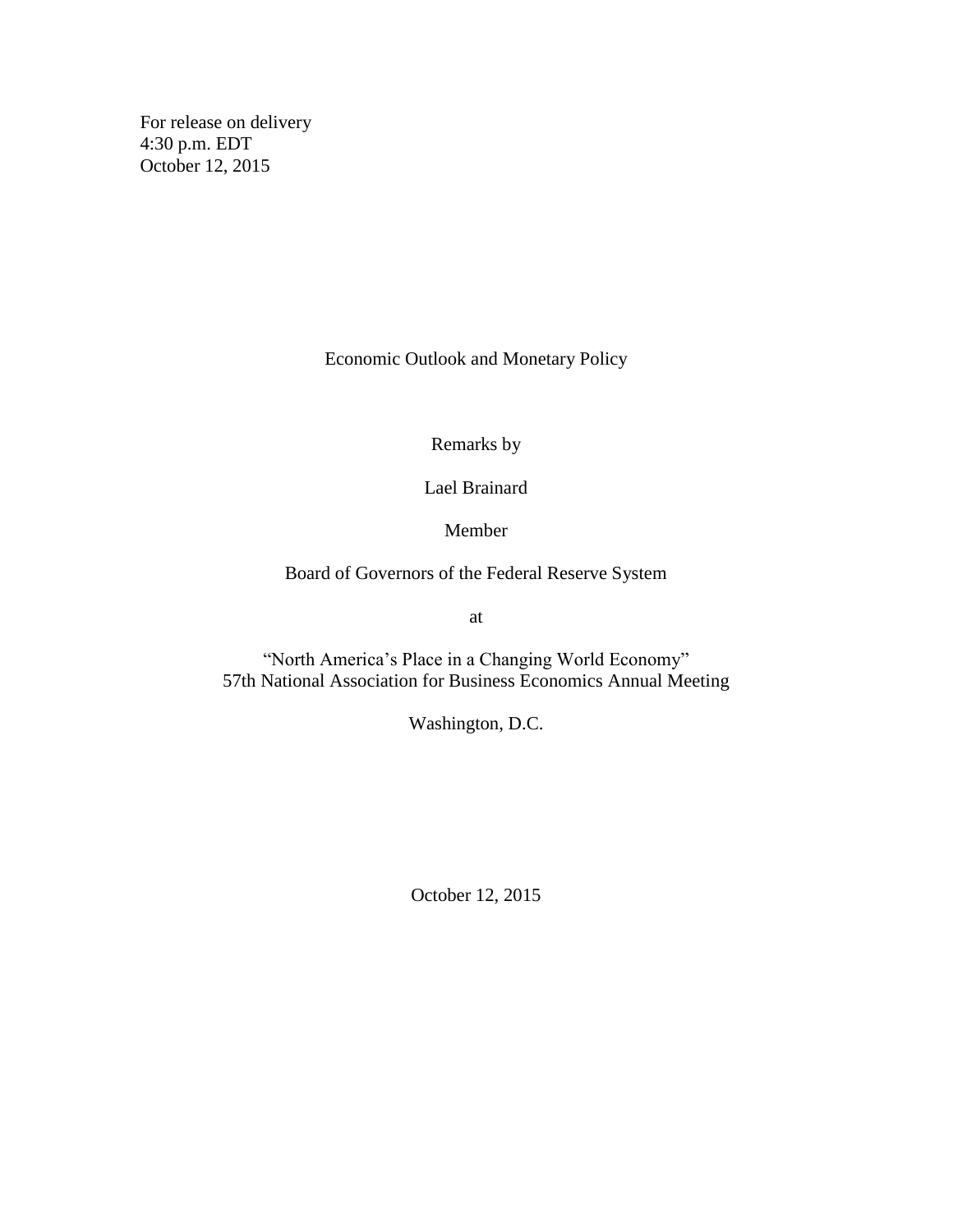The will-they-or-won't-they drumbeat has grown louder of late. To remove the suspense, I do not intend to make any calendar-based statements here today. Rather, I would like to give you a sense of the considerations that weigh on both sides of that debate and lay out the case for watching and waiting.<sup>1</sup>

## **The Outlook**

 $\overline{a}$ 

Domestic real activity has proven reassuringly resilient.Most notably, the labor market has continued to improve this year, pushing the economy closer to full employment. While monthly nonfarm payroll employment growth looks to have slowed over the past three months to a 167,000 monthly pace, so far this year it has averaged about 200,000. With these gains more than sufficient to absorb trend growth in the labor force, they have led to gradual increases in resource utilization. At 5.1 percent in September, the unemployment rate has declined ½ percentage point since December. Alternative broader gauges of unemployment--which include individuals who are marginally attached to the labor force and employees working part-time for economic reasons--have also shown steady improvement this year.

Even so, a variety of evidence suggests there may be some distance to go to achieve full employment. Although the unemployment rate is near longer-run norms, other measures of labor utilization are not. The labor force participation rate remains materially below the pre-recession trend, even after adjusting for demographics.<sup>2</sup> And

 $<sup>1</sup>$  These remarks represent my own views, which do not necessarily represent those of the Federal Reserve</sup> Board or the Federal Open Market Committee.

 $2$  Much of the decline in recent years is due to the aging of the baby boom cohort. But even holding demographics constant, the participation rate is considerably lower now than before the recession, suggesting it is cyclically depressed. Aaronson and others (2014) find that demographics can explain only about half of the decline in the participation rate since the end of 2007.

Thus, it may be a while further before the participation rate fully reacts to the full amount of improvement in labor market conditions that we have seen thus far, since wage growth has remained low,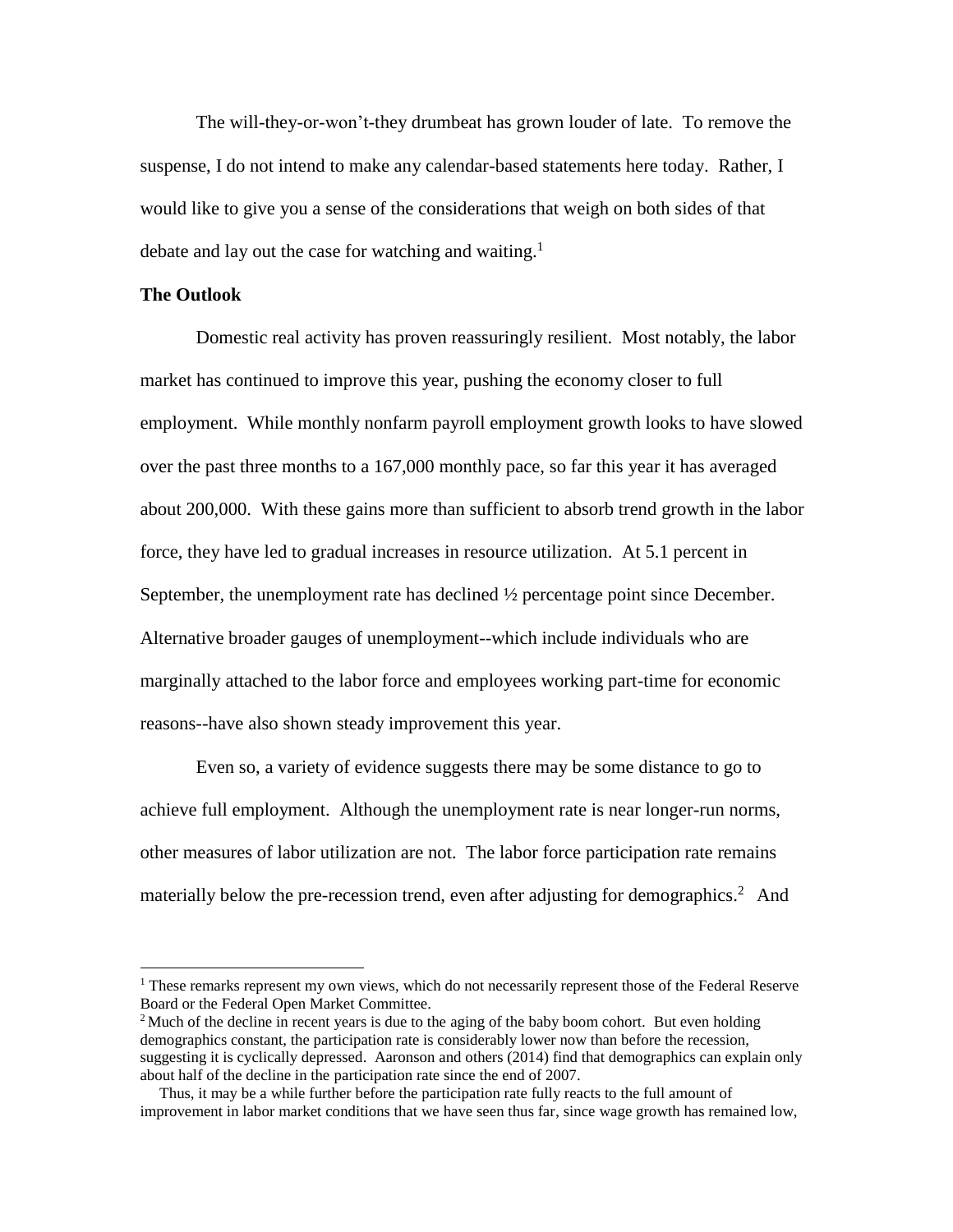the share of employees working part time for economic reasons remains a full percentage point above the pre-recession level of around 3 percent, despite considerable recent improvement. Even if there has been some trend increase in part-time work, it seems unlikely to account for all of the difference between current levels and pre-recession levels. $3$ 

Perhaps the most striking evidence in support of continued labor market slack is the absence of any acceleration in wages and prices. Our main gauges of wage inflation suggest that labor compensation is increasing at a pace of about 2 to 2-1/4 percent, little different from the rate of increase over the past several years. Indeed, the lack of wage acceleration is likely one of the key reasons that many Federal Open Market Committee (FOMC) participants have revised down their estimates of the longer-run level of the unemployment rate. Most recently, a majority of participants moved their estimates below 5 percent.<sup>4</sup> By comparison, in September 2012, the central tendency of estimates of the longer-run unemployment rate ranged from 5.2 to 6.0 percent.

More broadly, domestic real activity appears likely to continue to grow at a moderate pace. Domestic final sales, which exclude net exports and the volatile category of inventory investment, increased at an annual rate of 2-3/4 percent in the first half of

[www.federalreserve.gov/monetarypolicy/files/fomcminutes20150917.pdf.](http://www.federalreserve.gov/monetarypolicy/files/fomcminutes20150917.pdf)

 $\overline{a}$ 

and the decision to participate in the labor force may respond with a lag to cyclical improvements. See Aaronson and others (2014) and Erceg and Levin (2014).

<sup>&</sup>lt;sup>3</sup> Changes in the structure of labor demand, such as a shift toward occupations or industries characterized by flexible and part-time hours, may have led to an increase in the equilibrium level of part-time work. For more on this issue, see Cajner and others (2014) and Valletta and van der List (2015). If workers combine two or more part-time jobs to arrive at a full-time workweek, part-time employment could be elevated with average weekly hours at normal levels. But the logistical costs of multiple job holding make such an outcome unlikely, and in recent years elevated part-time employment has not coincided with an increase in official estimates of multiple job holding.

<sup>4</sup> See "Figure 3.B, Distribution of Participants' Projections for the Unemployment Rate, 2015-18 and over the Longer Run," in the Summary of Economic Projections, addendum to the minutes of the September 2015 FOMC meeting, released on October 8, 2015, and available at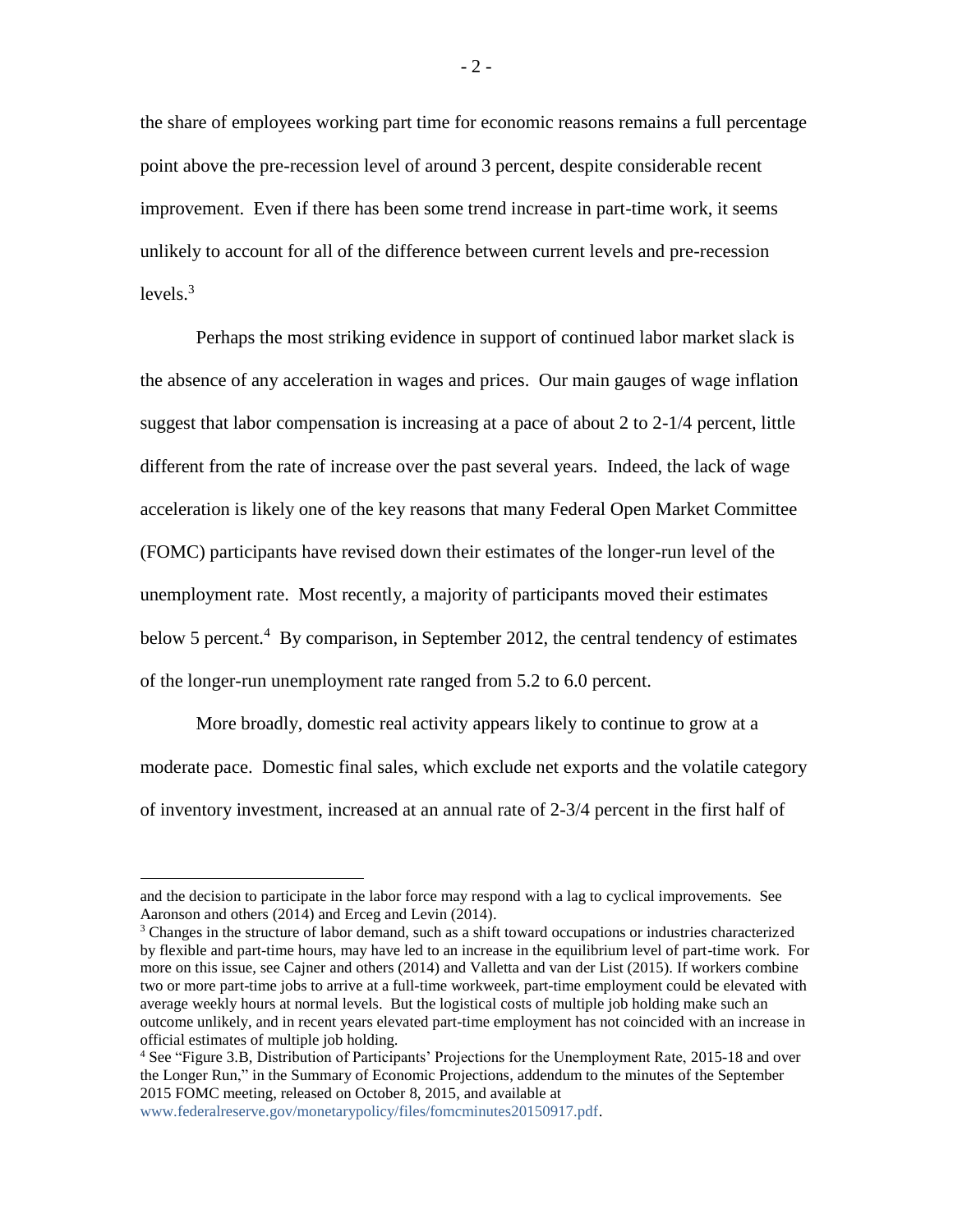the year, and recent indicators suggest a similar pace in the second half. Perhaps most notable, personal consumption expenditures are estimated to have increased at an annual rate of a little over 3 percent in the three months ending in August, and auto sales moved up to a strong 18.1 million unit annualized pace in September. Thus, even though equity prices are down this year, continued job growth, lower gas prices, rising house prices and some loosening in consumer credit look likely to support consumer spending over the second half of the year.

Moreover, domestic investment also looks to be increasing at a moderate pace despite the drag from the energy sector. New orders and shipments of nondefense capital goods have turned up recently, pointing to positive equipment investment going forward, and investment in nonresidential buildings looks to have risen noticeably in the middle of the year. While investment in energy-related structures will likely move lower over the second half of the year in response to the most recent step-down in oil prices, the decline should be smaller than the sharp decline in the first half.

Importantly, recent data suggest that the gradual recovery in housing continues. Single-family building permits were close to an annual rate of 700,000 units in August, up nearly 5 percent from the fourth quarter of last year. The improvement in singlefamily housing is welcome after having been somewhat slow to materialize. Even so, current levels remain below what would be suggested by fundamentals, such as population growth.

While private consumption and investment thus appear to be on reassuringly solid trajectories, growth in government expenditures on goods and services is likely to remain tepid. Combined purchases at the federal, state, and local levels rose at an annual rate of

- 3 -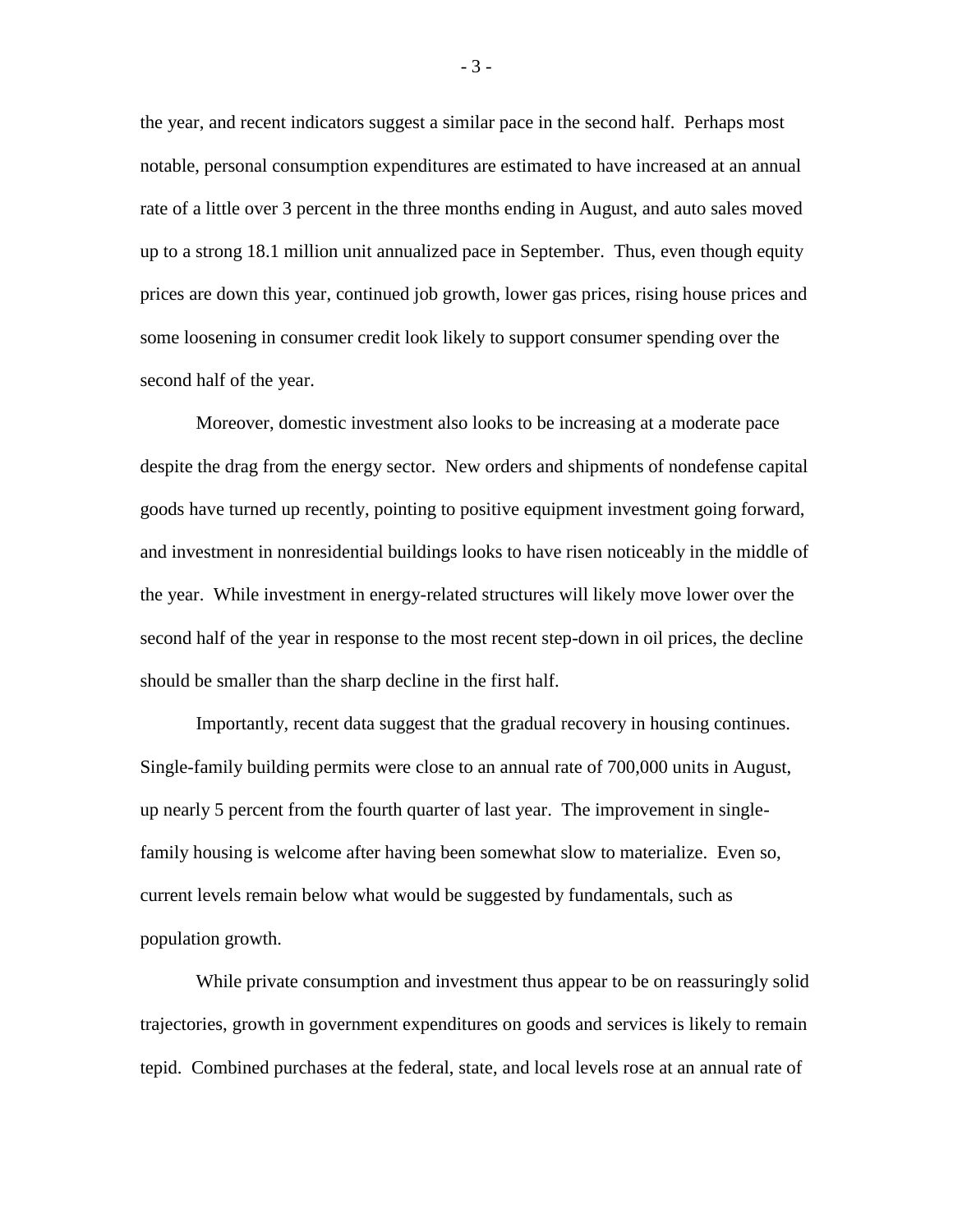only 1-1/4 percent in the first half of the year, and modest growth in revenue at the state and local level suggest continued limited gains going forward. In addition, spending restrictions in the Budget Control Act and the winding down of defense spending related to Afghanistan and Iraq have led to restraint at the federal level, although there is some uncertainty on the federal budget outlook.

In contrast to the considerable progress in the labor market, progress on the second leg of our dual mandate has been elusive. To be clear, I do not view the improvement in the labor market as a sufficient statistic for judging the outlook for inflation. A variety of econometric estimates would suggest that the classic Phillips curve influence of resource utilization on inflation is, at best, very weak at the moment. The fact that wages have not accelerated is significant, but more so as an indicator that labor market slack is still present and that workers' bargaining power likely remains weak.

Overall inflation has been subdued, running persistently below our 2 percent target. The personal consumption expenditures (PCE) price index increased only 0.3 percent over the 12 months ending in August. Much of the weakness in this index can be explained by the drop in oil and energy prices over the past year. Assuming energy prices stabilize going forward, as futures markets suggest, then energy should be a neutral or perhaps even a small positive influence on inflation next year.

But inflation has been stubbornly low, even excluding energy prices. Over the 12 months ending in August, core PCE prices, which exclude the often volatile categories of food and energy, increased 1.3 percent, and the 12-month change in core prices has been around 1-1/4 to 1-1/2 percent since the beginning of 2013.

 $-4-$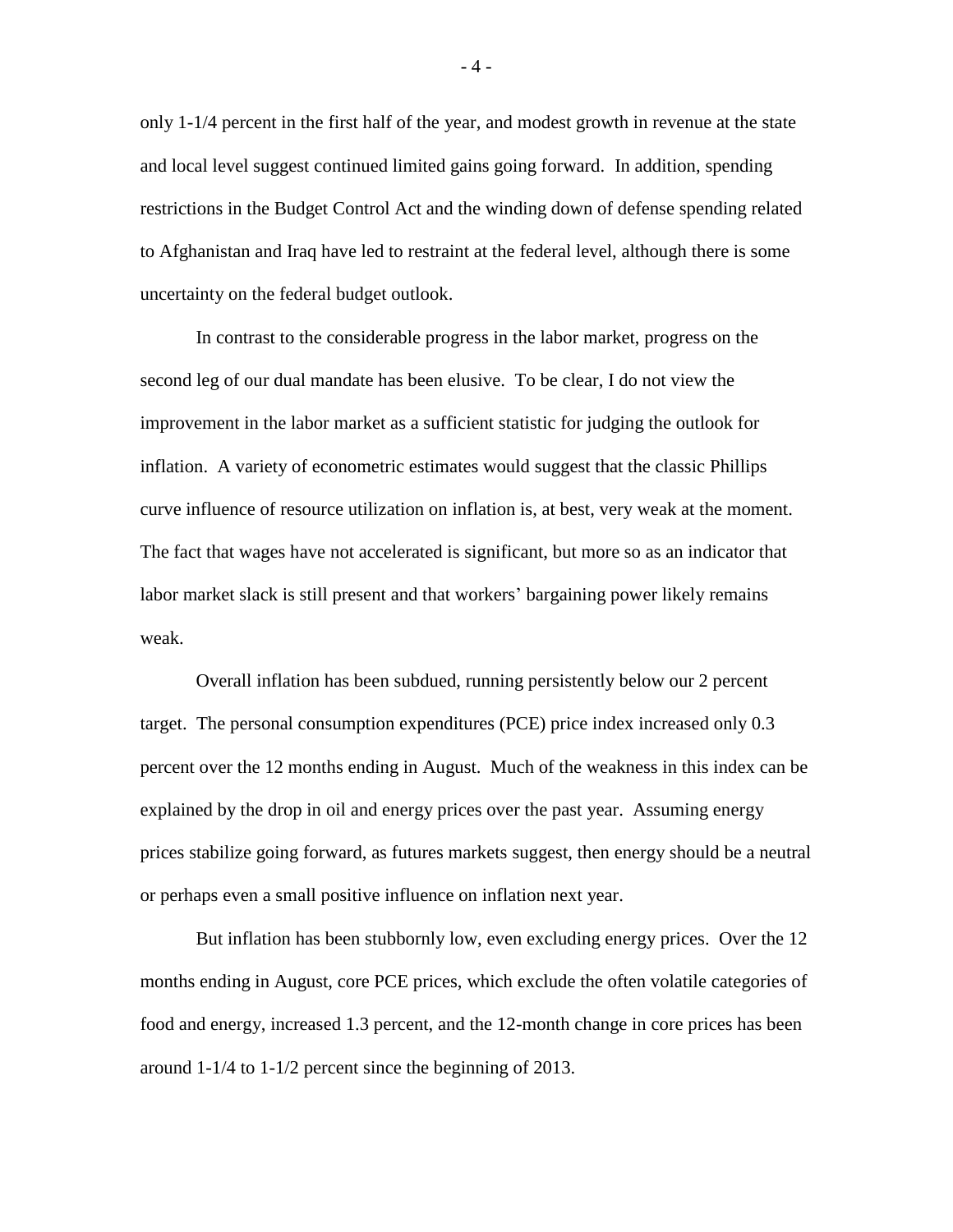The persistence of the weakness in core price inflation deserves attention. For the post-recession period as a whole, low levels of resource utilization surely accounted for a substantial part of the weakness. But resource utilization has increased dramatically since 2009, and core price inflation has remained quite low.

A sizable decline in import prices over the past year has also contributed. As a result of the sharp increase in the dollar over the past year or so, prices for non-oil imports fell at an annual rate of a little over 4 percent in the first half of the year and look to decline a further 2 percent at an annual rate over the second half. Estimates suggest the dollar's rise will hold down core inflation between 1/4 and 1/2 percentage point this year, restraint that would wane if the dollar stabilized going forward.

However, recent weakness is not completely explained by import prices. Services prices excluding energy, which are generally relatively little affected by changes in the dollar, have also shown no sign of acceleration in recent years. Instead, inflation in this category has moved lower over the past year. In August, the 12-month change in nonenergy services prices was 2 percent, 1/4 percentage point lower than the pace of increase from 2012 through the middle of 2014.

The outlook for inflation is critical for purposes of assessing progress toward our 2 percent goal, since monetary policy operates with a lag. In this regard, the gravitational force of long-term inflation expectations is critically important. Although the story on this front is mostly reassuring, it warrants monitoring. Projections from the Survey of Professional Forecasters suggest that longer-run inflation expectations--which appear to be most relevant for predicting future inflation--have remained at 2 percent since the end of 2012. Household surveys, such as University of Michigan Surveys of Consumers,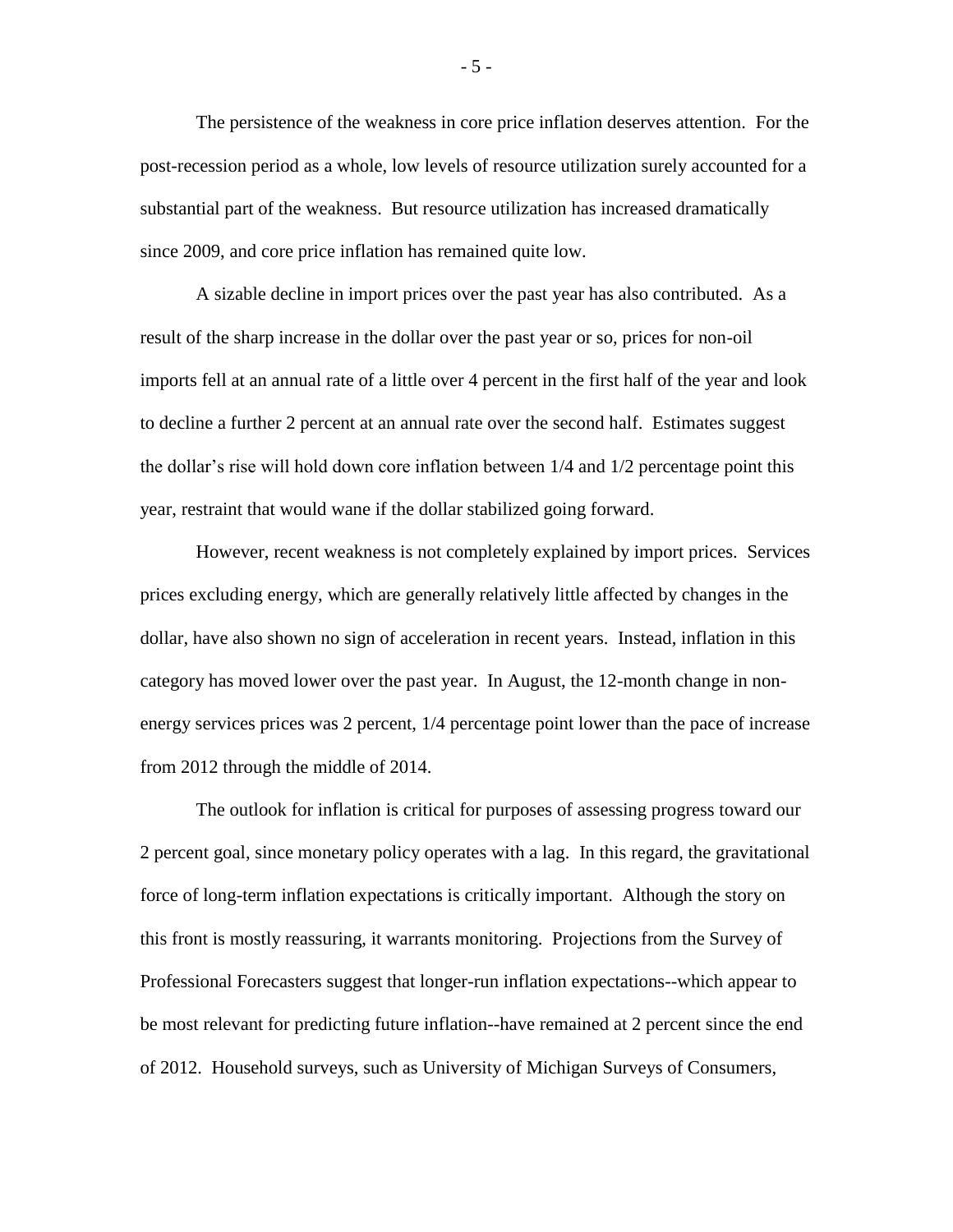suggest that households' longer-run inflation expectations have remained in a narrow range throughout the crisis and the recovery, although they have stayed in the lower end of that range over the past year. In contrast, market-based measures of inflation compensation, such as inflation swaps and the difference between nominal and inflationindexed Treasury bond yields, have declined noticeably over the past year and a half at longer-term horizons. Of course, factors other than inflation expectations, such as changes in liquidity premiums and inflation risk premiums, may be at play.

Although the balance of evidence thus suggests that long-term inflation expectations are likely to have remained fairly steady, the risks to the near-term outlook for inflation appear to be tilted to the downside, given the persistently low level of core inflation and the recent decline in longer-run inflation compensation, as well as the deflationary cross currents emanating from abroad--a subject to which I now turn.

Over the past 15 months, U.S. monetary policy deliberations have been taking place against a backdrop of progressively gloomier projections of global demand. The International Monetary Fund (IMF) has marked down 2015 emerging market and world growth repeatedly since April 2014.

In the second half of 2014, persistently weak aggregate demand in Japan and the Euro Area led to heightened deflationary pressures. The policy response to these pressures and the anticipated divergence between the policy trajectory in these economies and the United States contributed to a 10 percent appreciation in the dollar in inflationadjusted terms through the spring of this year, pushing down net exports and restraining activity in the United States. Net exports subtracted nearly 1 percentage point from the

- 6 -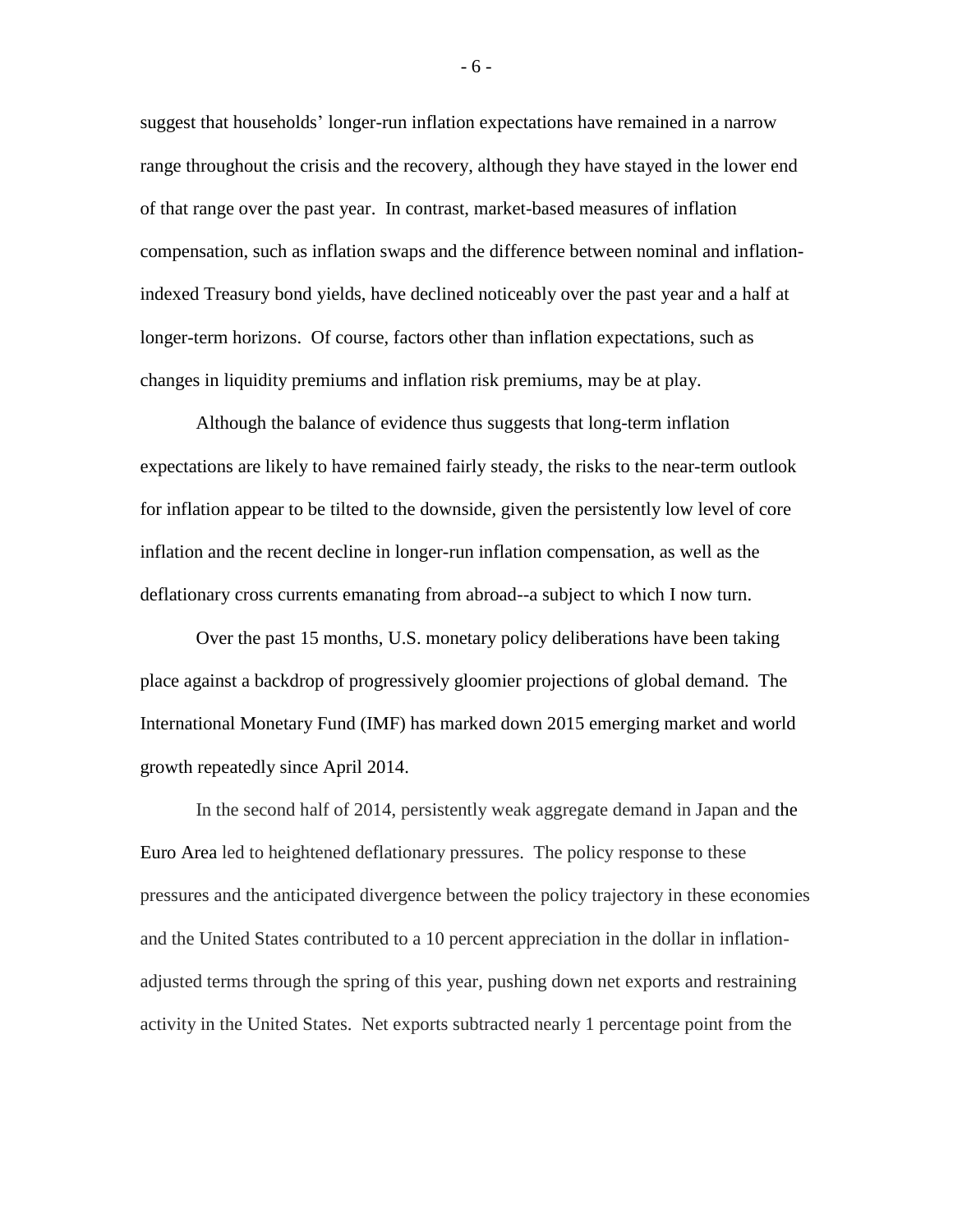annual rate of U.S. gross domestic product (GDP) growth in the first part of the year, and the most recent trade data suggest another substantial subtraction in the third quarter.

More recently, weakness in foreign demand has extended to emerging market economies, which now account for about half of world output and have been an important source of growth for more than the past decade. Growing recognition of this weakness pushed the dollar up further to 15 percent above its level last summer, and has contributed to a more general tightening of financial conditions in the past few months.

Much of the focus has been on China, whose large size and double-digit growth rate put it at the center of a powerful global commodity super-cycle over the past decade. Consequently, the challenges China faces today are raising questions about emerging market growth prospects more broadly. Most immediately, China's buildup of past property, and more-recent stock market, bubbles together with a steep run-up in business debt levels and questions about the policy stance and the outlook have raised concerns about downside risks.

In weighing the implications for the U.S. outlook, it would be misleading to focus narrowly on the direct effect of U.S.-Chinese bilateral trade alone. Many commodityexporting countries that have depended heavily on Chinese demand are adjusting with difficulty to the recent sharp commodity price declines. After increasing at an average rate of nearly 5-1/2 percent over the period from 2003 through 2011, GDP growth in emerging market commodity exporters is projected to be only 3-1/2 percent this year. Projected growth going forward has also been marked down materially. Moreover, more developed economies, such as Mexico and Canada, our most important trading partners,

- 7 -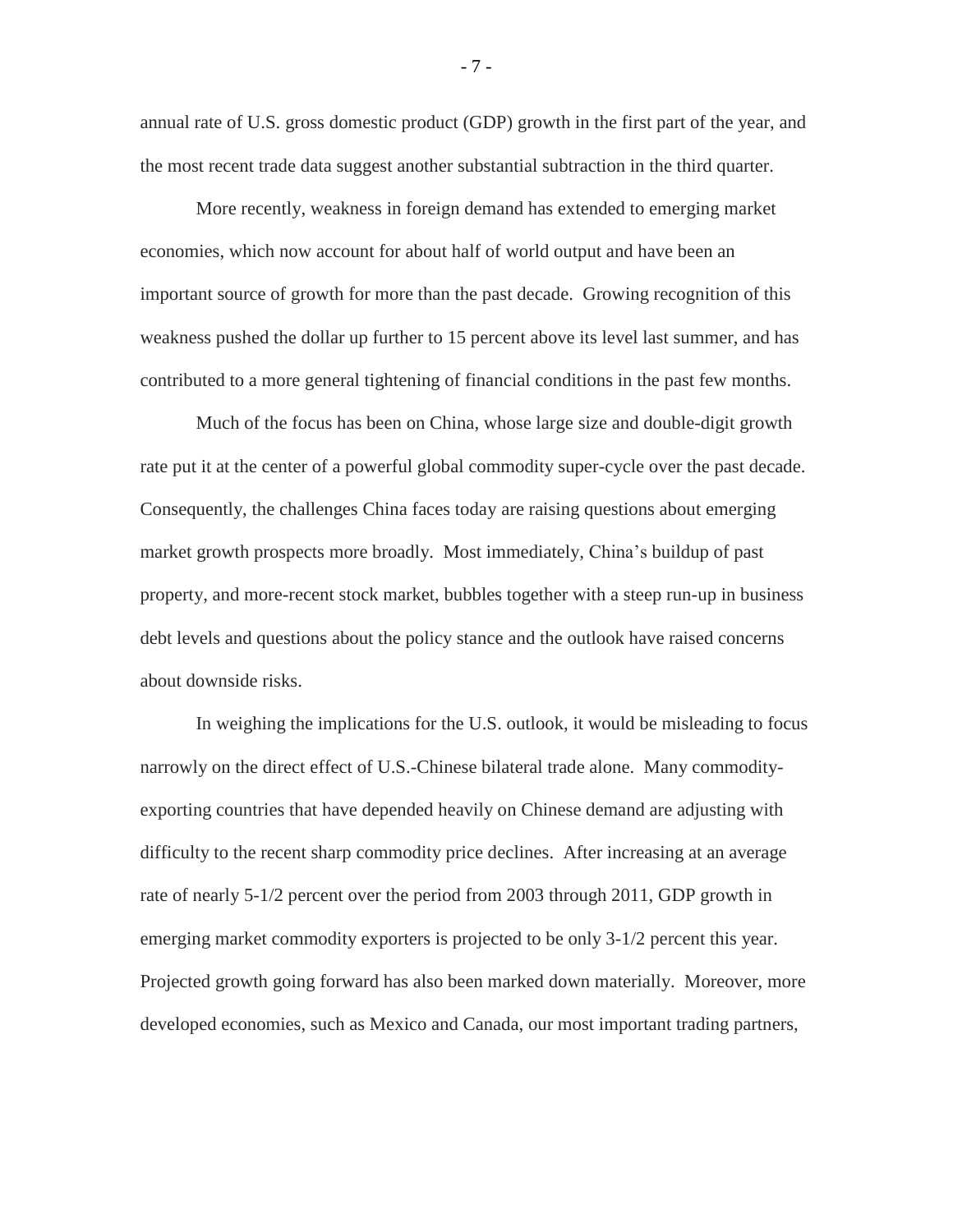have also been affected, with Canadian GDP declining in the first two quarters of the year.<sup>5</sup>

In addition, many non-commodity-producing East Asian economies are closely tied to China through trade and investment. Because of these ties, and for other idiosyncratic reasons, growth in East Asian economies has been weak so far this year. Growth in emerging Asia economies outside of China that are important destinations of U.S. exports slipped to 2-1/2 percent in the first half of the year, well below a trend rate of close to 5 percent.

Downgrades to foreign growth affect the U.S. outlook through several channels. First, weak growth abroad reduces demand for U.S. exports. Second, the expected divergence in U.S. growth increases demand for U.S. assets, putting upward pressure on the dollar, which, in turn, weighs on net exports. The estimated effect of dollar appreciation on net exports has been shown to be substantial and to persist for several years. 6 Weak demand weighs on global commodity prices, which, together with the effects on the dollar, restrains U.S. inflation. Finally, the anticipation of weaker global growth can make market participants more attuned to downside risks, which can reduce prices for risky assets, both abroad and in the United States--as we saw in late August- with attendant effects on consumption and investment.

 $\overline{a}$ 

- 8 -

<sup>&</sup>lt;sup>5</sup> For more detail on the recent experiences and likely prospects of commodity exporters, see "Where Are Commodity Exporters Headed? Output Growth in the Aftermath of the Commodity Boom," chapter 2 of the International Monetary Fund's (IMF, 2015) *World Economic Outlook*, available at [www.imf.org/external/pubs/ft/weo/2015/02/pdf/c2.pdf.](http://www.imf.org/external/pubs/ft/weo/2015/02/pdf/c2.pdf)

 $6$  Looking across a broad set of countries, the IMF (2015) estimates that a 10 percent appreciation in the real exchange rate will cause an eventual 1.5 percentage point reduction in the contribution of net exports to real GDP, with effects lasting for several years (see chapter 3, "Exchange Rates and Trade Flows: Disconnected?" available at [www.imf.org/external/pubs/ft/weo/2015/02/pdf/c3.pdf\)](http://www.imf.org/external/pubs/ft/weo/2015/02/pdf/c3.pdf).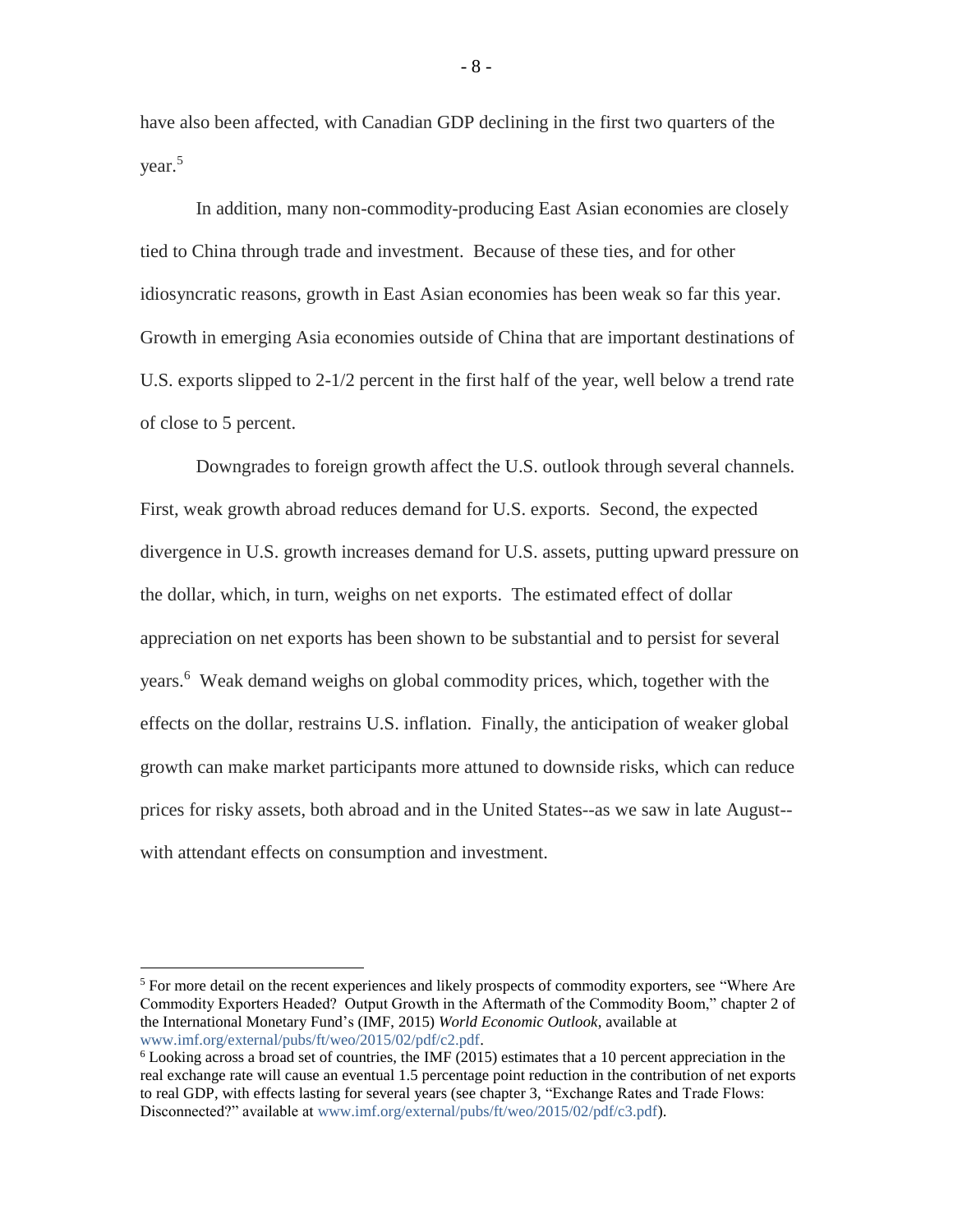Over the past year, a feedback loop has transmitted market expectations of policy divergence between the United States and our major trade partners into financial tightening in the U.S. through exchange rate and financial market channels. Thus, even as liftoff is coming into clearer view ahead, by some estimates, the substantial financial tightening that has already taken place has been comparable in its effect to the equivalent of a couple of rate increases.

Looking ahead, one of the biggest sources of known uncertainty to the U.S. outlook is whether this foreign weakness fades or intensifies. A plausible baseline scenario might include a soft landing in China and growth in other emerging markets moving gradually back up to underlying trends. Of course, it is possible that a recovery in emerging market growth occurs sooner than in the baseline, such that the U.S economy moves modestly more quickly toward our goals.

However, demand in emerging markets could also fall short of such a baseline. China is only part-way through challenging economic adjustments and financial market reforms, including reform of its exchange rate regime, debt deleveraging, and rebalancing of its economy toward more consumer-driven growth. During this process, market participants may have less accuracy in forecasting developments in China relative to many other major economies due to less clarity regarding the macroeconomic data and the policy framework. A more negative assessment of underlying Chinese growth fundamentals or its exchange rate regime would likely affect other important economies in the region, as well as commodity-producing economies, pushing global demand down further. In turn, expectations of additional weakness in global demand could have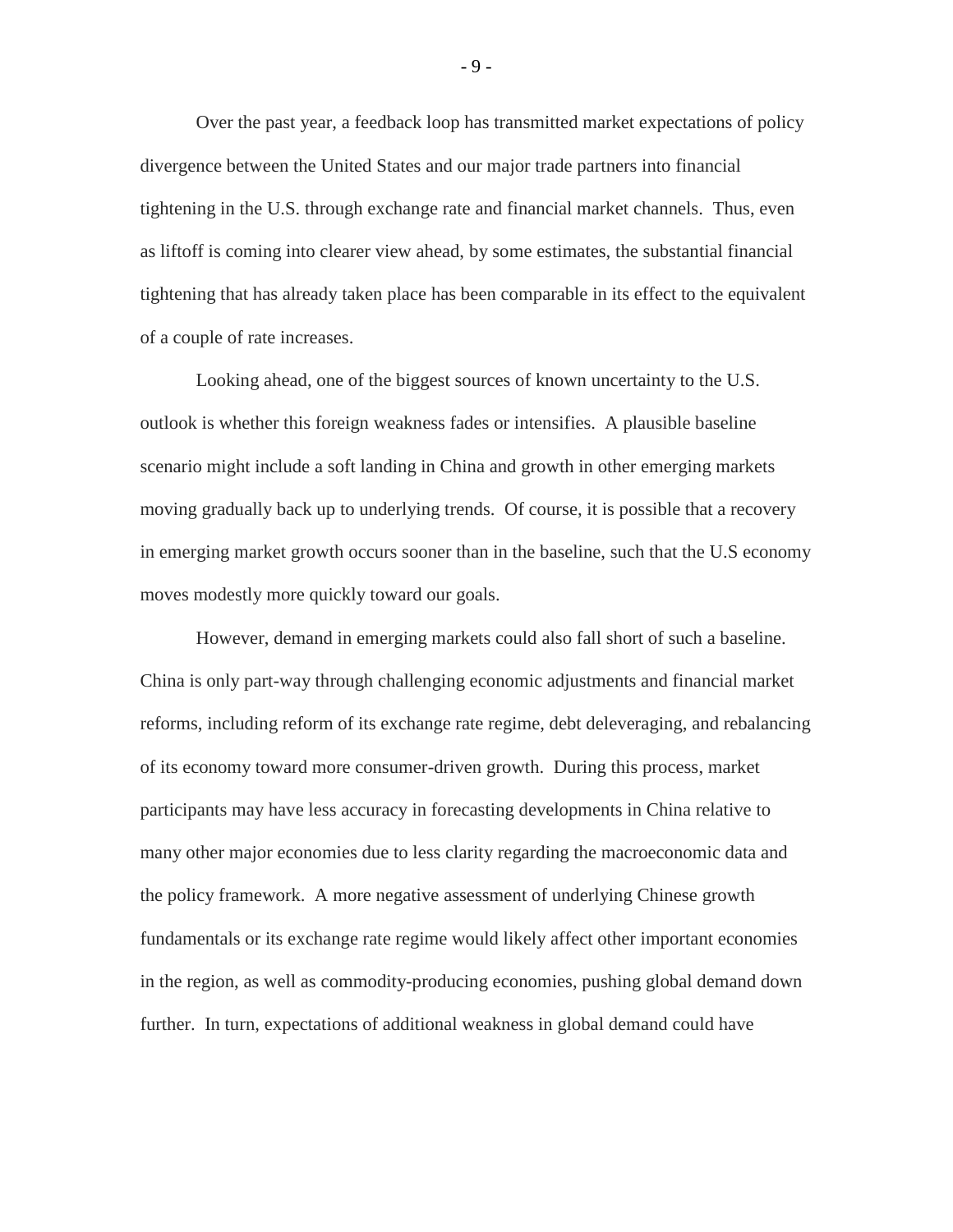important effects on the exchange rate of the dollar, the valuation of risky assets in the United States, and U.S. inflation, moving the economy further from our goals.

## **Policy Considerations**

There is a risk that the intensification of international cross currents could weigh more heavily on U.S. demand directly, or that the anticipation of a sharper divergence in U.S. policy could impose restraint through additional tightening of financial conditions. For these reasons, I view the risks to the economic outlook as tilted to the downside. The downside risks make a strong case for continuing to carefully nurture the U.S. recovery- and argue against prematurely taking away the support that has been so critical to its vitality.

These risks matter more than usual because the ability to provide additional accommodation if downside risks materialize is, in practice, more constrained than the ability to remove accommodation more rapidly if upside risks materialize. The asymmetry in risk management stems from the combination of the likely low current level of the neutral real interest rate and the effective lower bound. Let me take each in turn.

First, casual empiricism would suggest that we are experiencing a period of unusually low rates not only in the United States but also at the global level. Ten-year sovereign bond yields in G-7 economies excluding Japan currently range from just above 1/2 percent to just above 2 percent--well below the average range of 4 1/2 to 5 percent in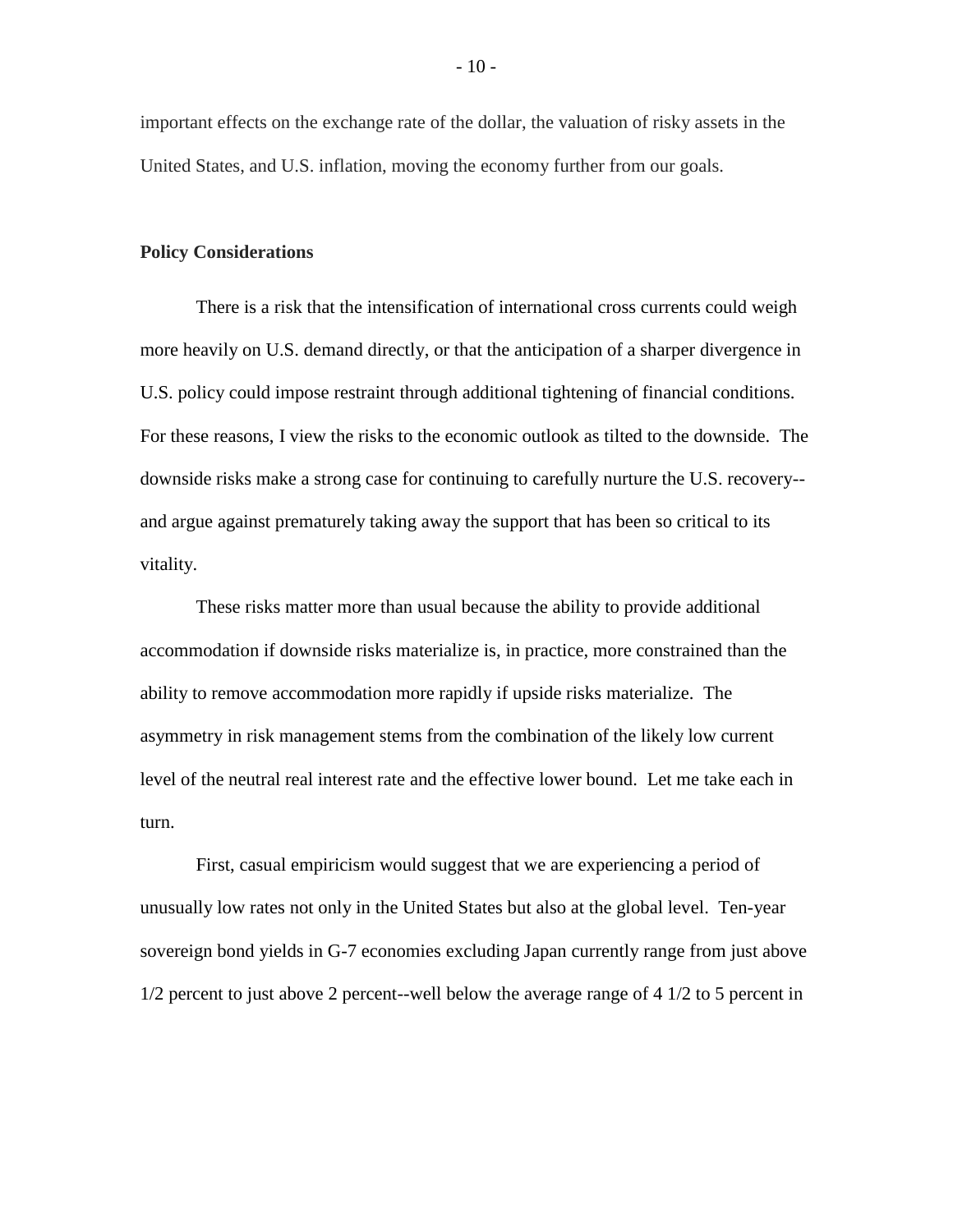the decade before the financial crisis.<sup>7</sup> This observation receives substantial support from a number of rigorous empirical papers over the past year that have estimated the longerrun equilibrium federal funds rate to be lower now than previously.<sup>8</sup> The projection of a relatively low neutral rate over the next few years also receives some weight in the September 2015 Summary of Economic Projections. Most FOMC participants lowered their estimate of the appropriate target level for the federal funds rate in the long run, and a majority of participants now forecast a level no higher than 3.62 percent--down from 4.12 percent in September 2012. 9 A lower equilibrium funds rate implies a higher probability of policy being constrained by a lower bound for nominal interest rates.

Second, the ability of policymakers to react to unexpected shocks using conventional tools remains highly asymmetric in the neighborhood of an effective lower bound. From the perspective of risk management, in today's circumstances, we have considerably greater latitude to adjust the path of policy in response to inflation that exceeds current forecasts than we have to provide additional accommodation in response to additional adverse shocks.

Consider two possible scenarios. First, many observers have suggested that the economy will soon begin to strain available resources without some monetary tightening.

 $\overline{a}$ 

<sup>&</sup>lt;sup>7</sup> In Japan, the level is currently around 0.3 percent, down from an average of 1.5 percent in the decade before the crisis.

<sup>8</sup> Building on the work of Laubach and Williams (2003), both Hamilton, Harris, Hatzius, and West (2015) and Kiley (2015), for example, have recently constructed alternative estimates of the longer-run equilibrium federal funds rate. While these papers differ in their estimates and acknowledge a considerable amount of uncertainty, they all weigh in on the side of a relatively low equilibrium federal funds rate over the next few years.

<sup>9</sup> See "Figure 3.E, Distribution of Participants' Judgments of the Midpoint of the Appropriate Target Range for the Federal Funds Rate or the Appropriate Target Level for the Federal Funds Rate, 2015-18 and over the Longer Run," in the Summary of Economic Projections, addendum to the minutes of the September 2015 FOMC meeting, released October 8, 2015,

[www.federalreserve.gov/monetarypolicy/files/fomcminutes20150917.pdf](http://www.federalreserve.gov/monetarypolicy/files/fomcminutes20150917.pdf) .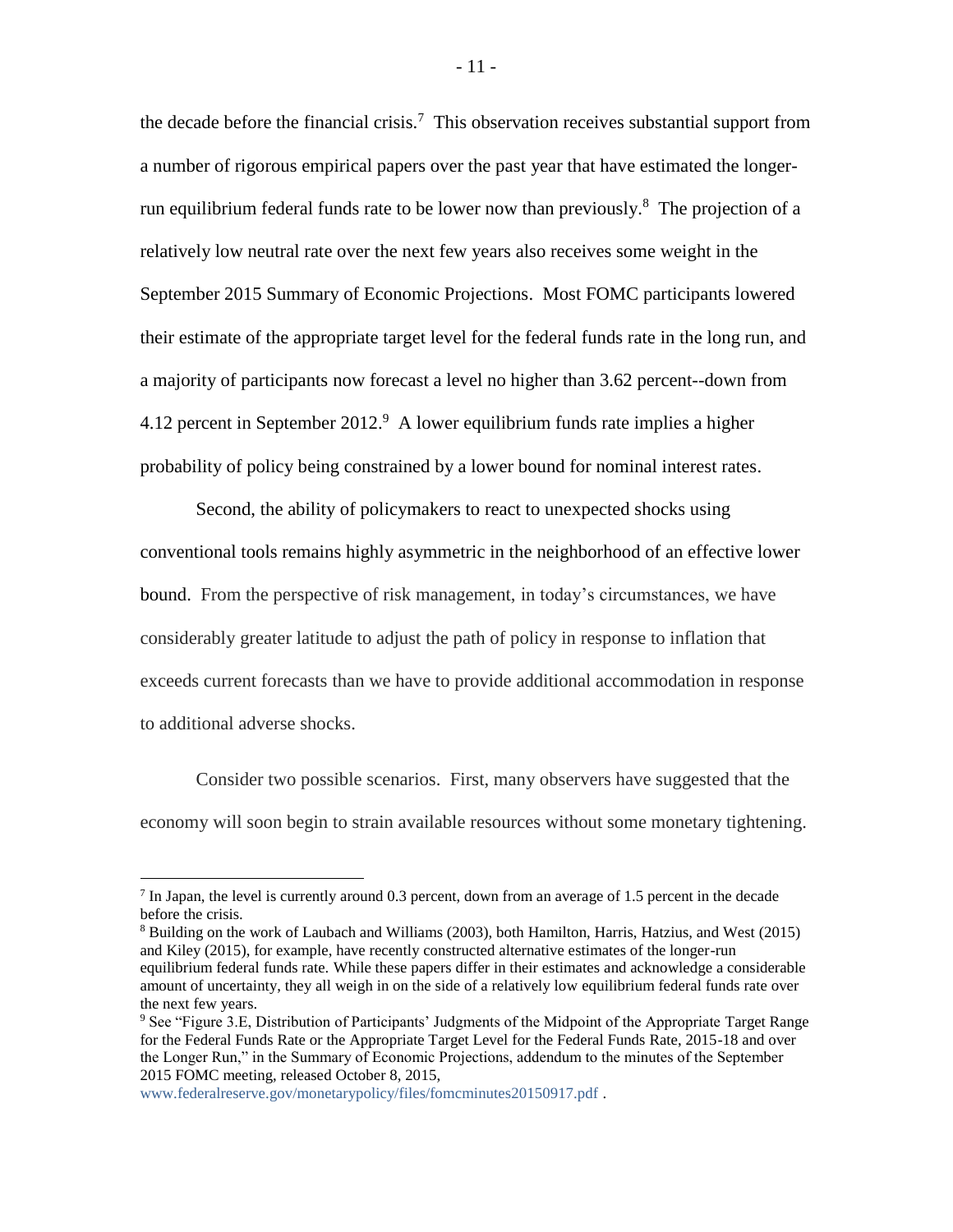Because monetary policy acts with a lag, in this scenario, high rates of resource utilization may lead to a large buildup of inflationary pressures, a rise in inflation expectations and persistent inflation in excess of our 2 percent target. However, we have well-tested tools to address such a situation and plenty of policy room in which to use them. Moreover, the persistently deflationary international environment, the gradual pace of increases in U.S. resource utilization, the estimated small effect of resource utilization on inflation, the likely low level of neutral interest rates, and the persistence of inflation below our 2 percent target suggests this risk remains modest. Financial markets appear to agree, as five-year inflation compensation is well below 2 percent.

Now, take the alternative risk: that the underlying momentum of the domestic economy is not strong enough to resist the deflationary pull of the international environment. A further step-down in global demand growth and a further strengthening in the dollar could increase the already sizable negative effect of the global environment on U.S. demand, pushing U.S. growth back to, or below, potential. Progress toward full employment and 2 percent inflation would stall or reverse. With limited ability to ease policy, it would be more difficult to move the economy back on track.

Indeed, many central banks in advanced economies have tightened policy since the financial crisis, prompted by improving domestic activity. In these cases, the tightening was reversed as the outlook evolved. Given the current uncertainty, we should put some weight on the risk of following this pattern. Indeed, market participants put the probability of returning to the zero lower bound within two years of liftoff at 20 percent.<sup>10</sup>

 $\overline{a}$ 

<sup>&</sup>lt;sup>10</sup> See the July 2015 "Responses to Survey of Market Participants," from the Federal Reserve Bank of New York, available at [http://www.newyorkfed.org/markets/survey/2015/mp-July-result.pdf.](http://www.newyorkfed.org/markets/survey/2015/mp-July-result.pdf)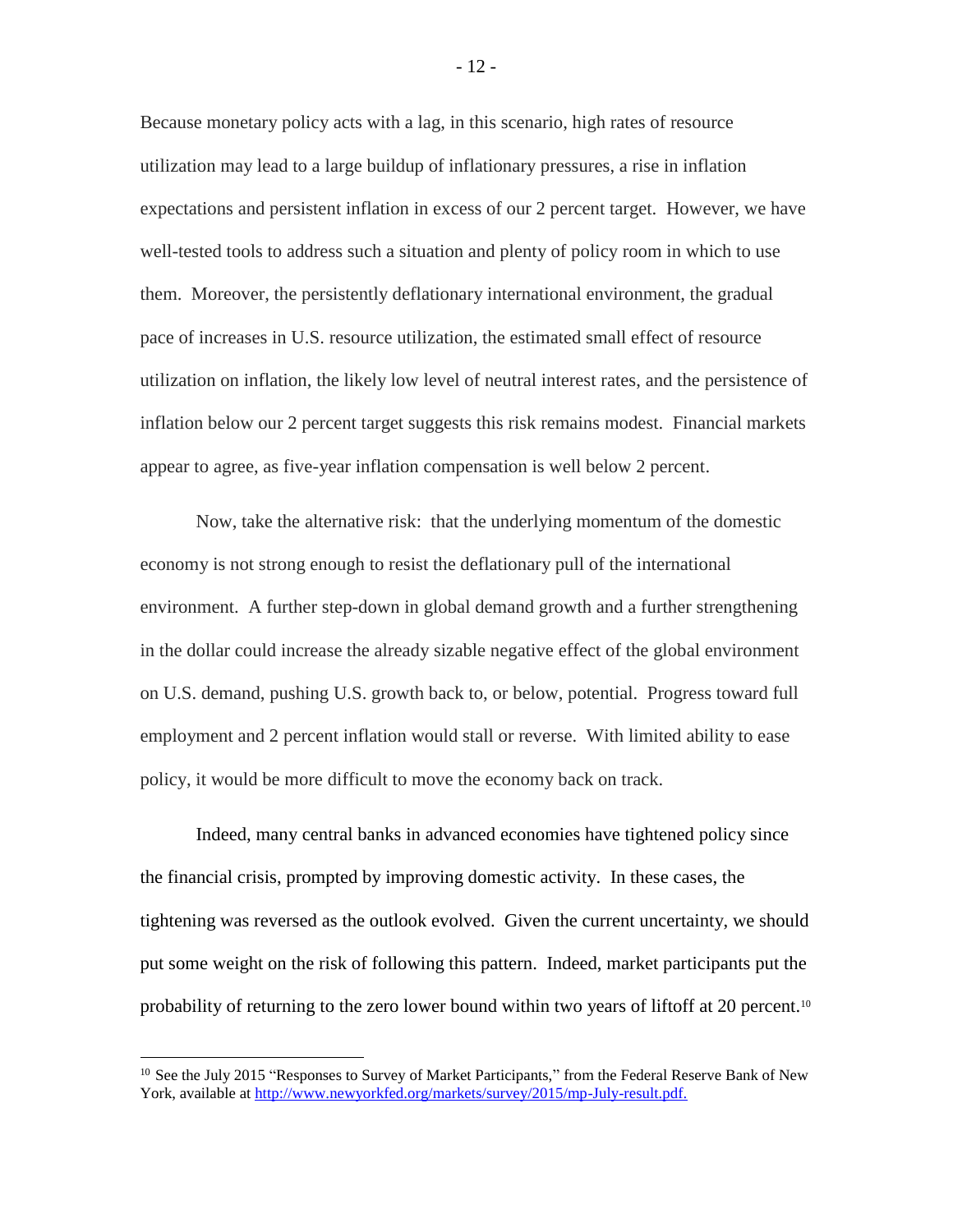To be fair, the past few years have demonstrated the capacity and will of central banks in many jurisdictions to deploy unconventional monetary policy tools, including quantitative and credit easing, forward guidance, and negative rates. That said, resorting to such tools is not without costs and uncertainties.

We should not take the continued strength of domestic demand growth for granted. Although the outlook for domestic demand is good, global forces are weighing on net exports and inflation, and the risks from abroad appear tilted to the downside. Our economy has made good progress toward full employment, but sluggish wage growth suggests there is some room to go, and inflation has remained persistently below our target. With equilibrium real interest rates likely to remain low for some time and policy options that are more limited if conditions deteriorate than if they accelerate, riskmanagement considerations counsel a stance of waiting to see if the risks to the outlook diminish.